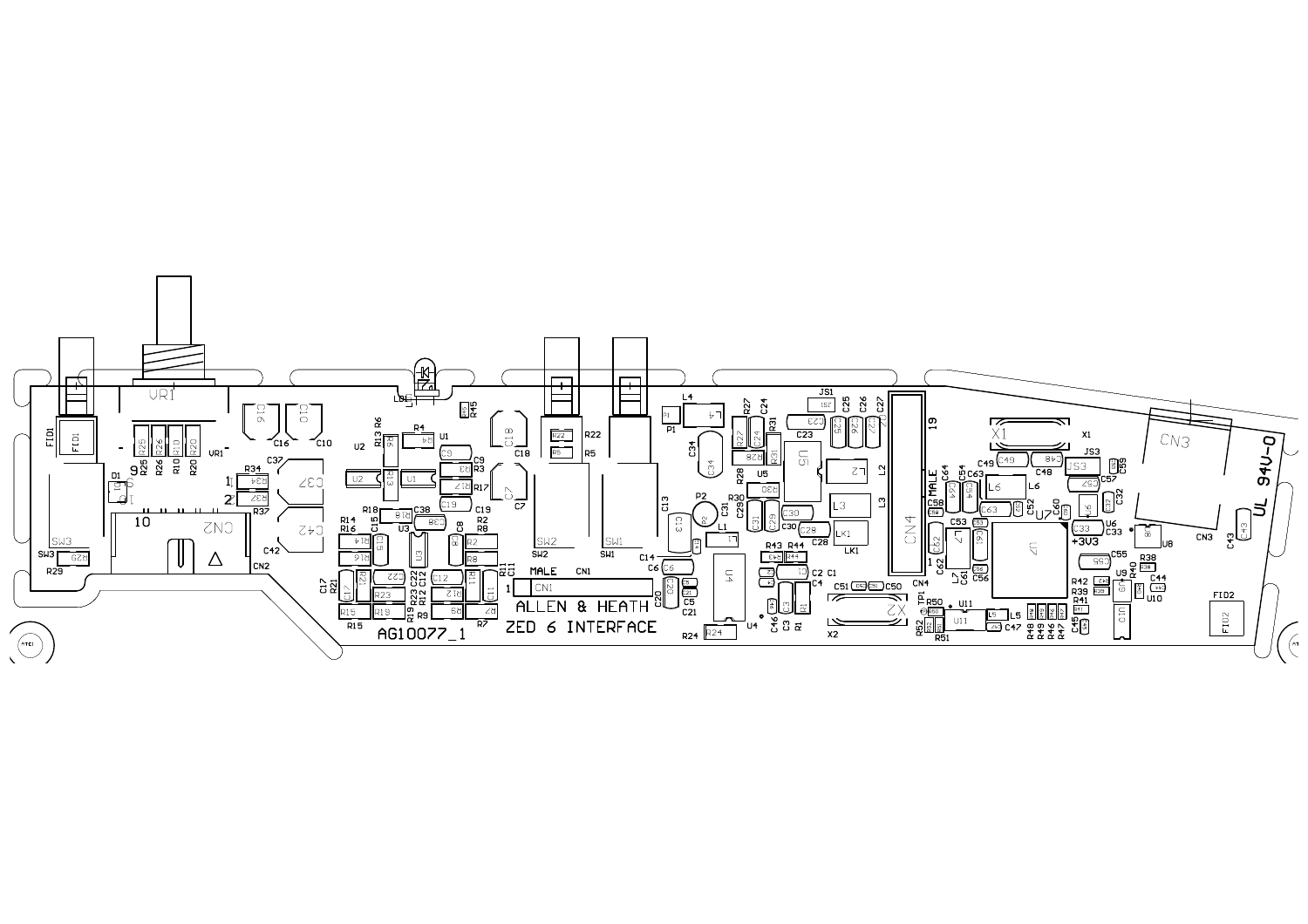



BO22 PCB BREAKOUT D

c

d

e

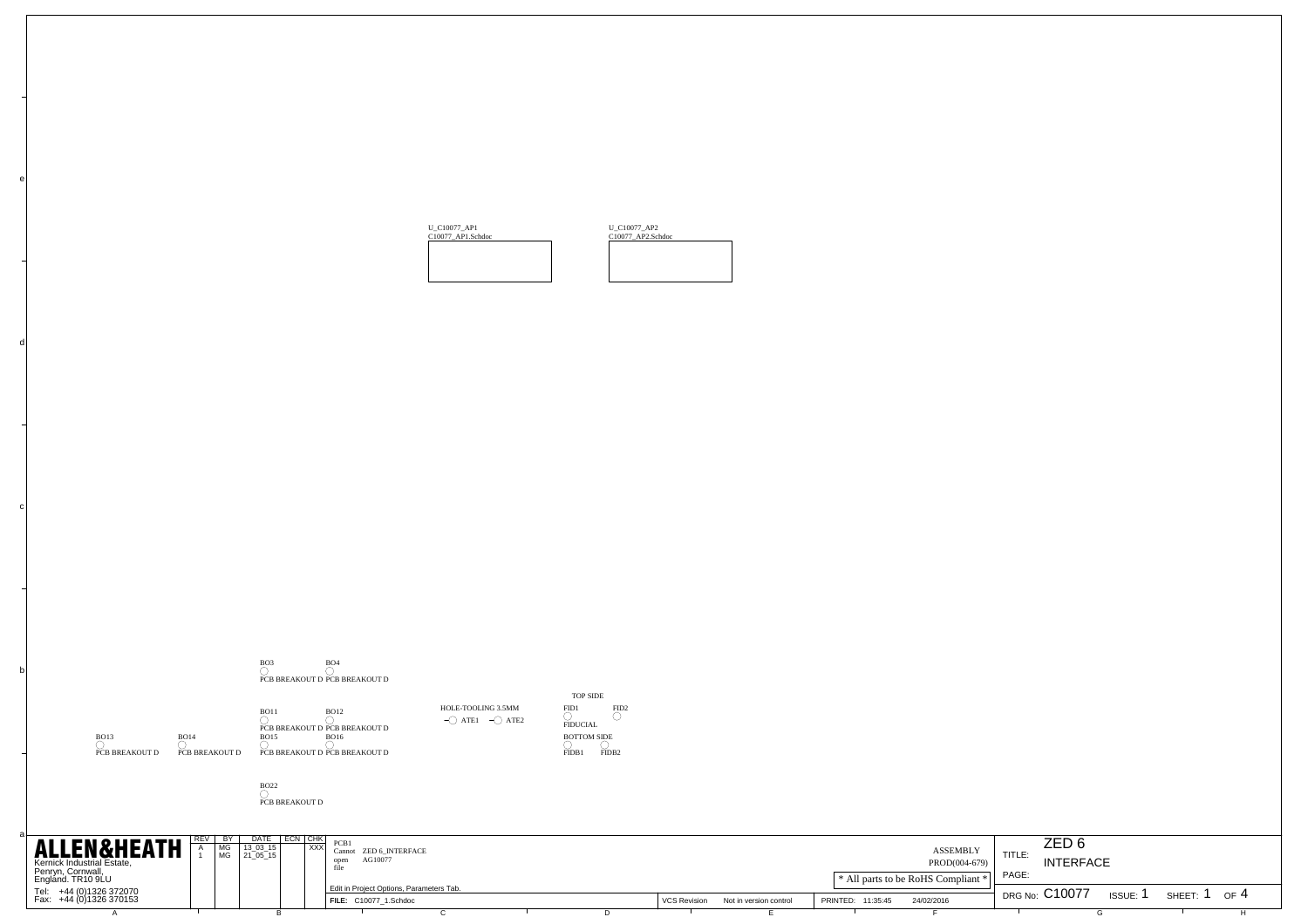

| Kernick Industrial Estate,<br>Penryn, Cornwall,<br>England. TR10 9LU |  |                                          |  |  |              |                        |                   | * All parts to be RoHS Compliant * | <b>INTERFACE</b><br>PAGE: DSP + HOST |          |               |  |
|----------------------------------------------------------------------|--|------------------------------------------|--|--|--------------|------------------------|-------------------|------------------------------------|--------------------------------------|----------|---------------|--|
|                                                                      |  | Edit in Project Options, Parameters Tab. |  |  |              |                        |                   |                                    |                                      |          |               |  |
| Tel: +44 (0)1326 372070<br>Fax: +44 (0)1326 370153                   |  | FILE: C10077_1P2.Schdoc                  |  |  | VCS Revision | Not in version control | PRINTED: 11:35:45 | 24/02/2016                         | DRG No: C10077                       | ıss∪E: 1 | SHEET: 2 OF 4 |  |
|                                                                      |  |                                          |  |  |              |                        |                   |                                    |                                      |          |               |  |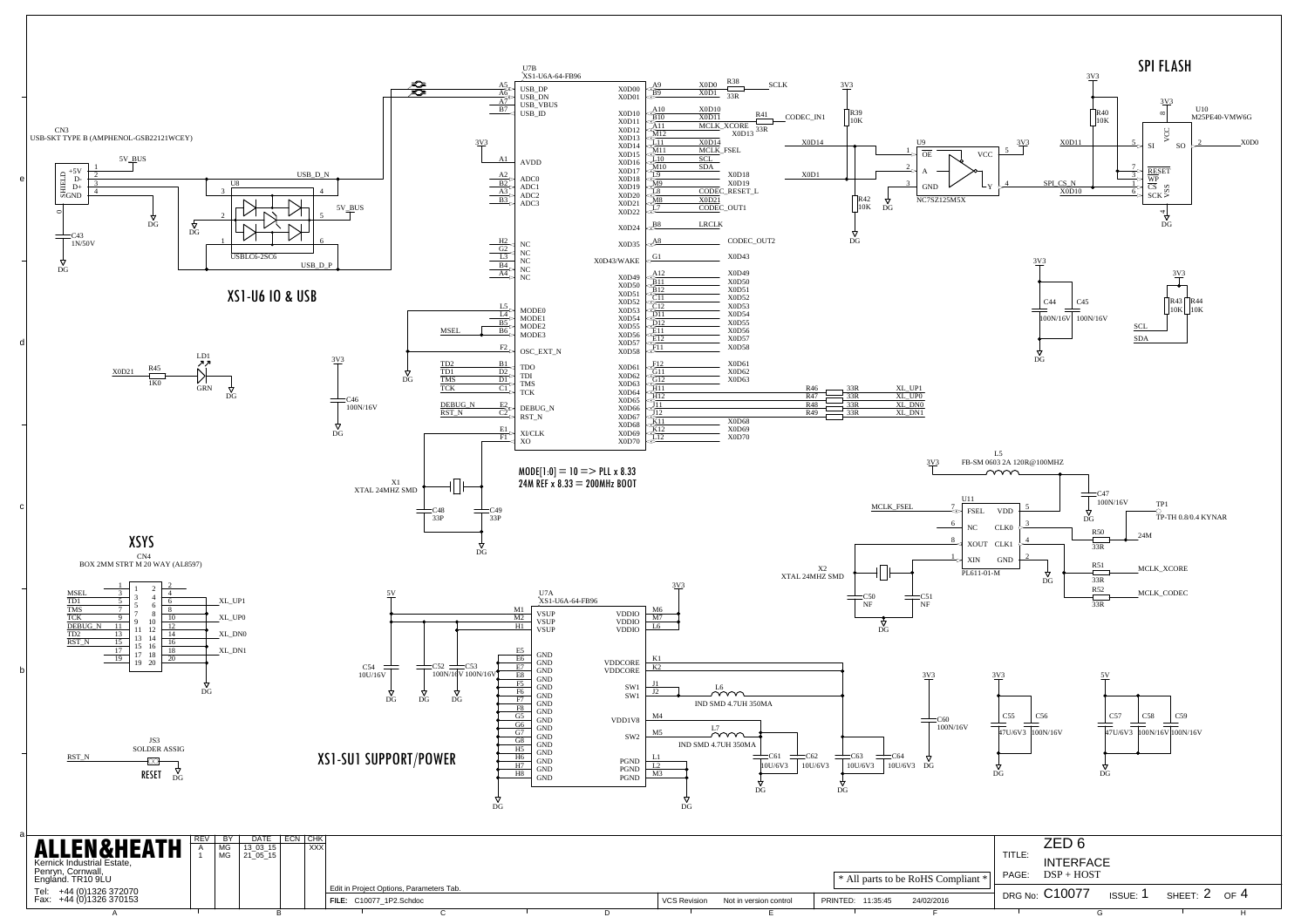

| Penryn, Cornwall,<br>England. TR10 9LU             |  |  |                         |                                          |  |  | POT14 20KK X2       |                        |                   | * All parts to be RoHS Compliant * PAGE: |                |               |          |            |
|----------------------------------------------------|--|--|-------------------------|------------------------------------------|--|--|---------------------|------------------------|-------------------|------------------------------------------|----------------|---------------|----------|------------|
| Tel: +44 (0)1326 372070<br>Fax: +44 (0)1326 370153 |  |  | FILE: C10077_1P1.Schdoc | Edit in Project Options, Parameters Tab. |  |  | <b>VCS Revision</b> | Not in version control | PRINTED: 11:35:45 | 24/02/2016                               | DRG No: C10077 | <b>ISSUE:</b> | SHEET: 4 | $\cap$ F 4 |
|                                                    |  |  |                         |                                          |  |  |                     |                        |                   |                                          |                |               |          |            |

b

c

d

e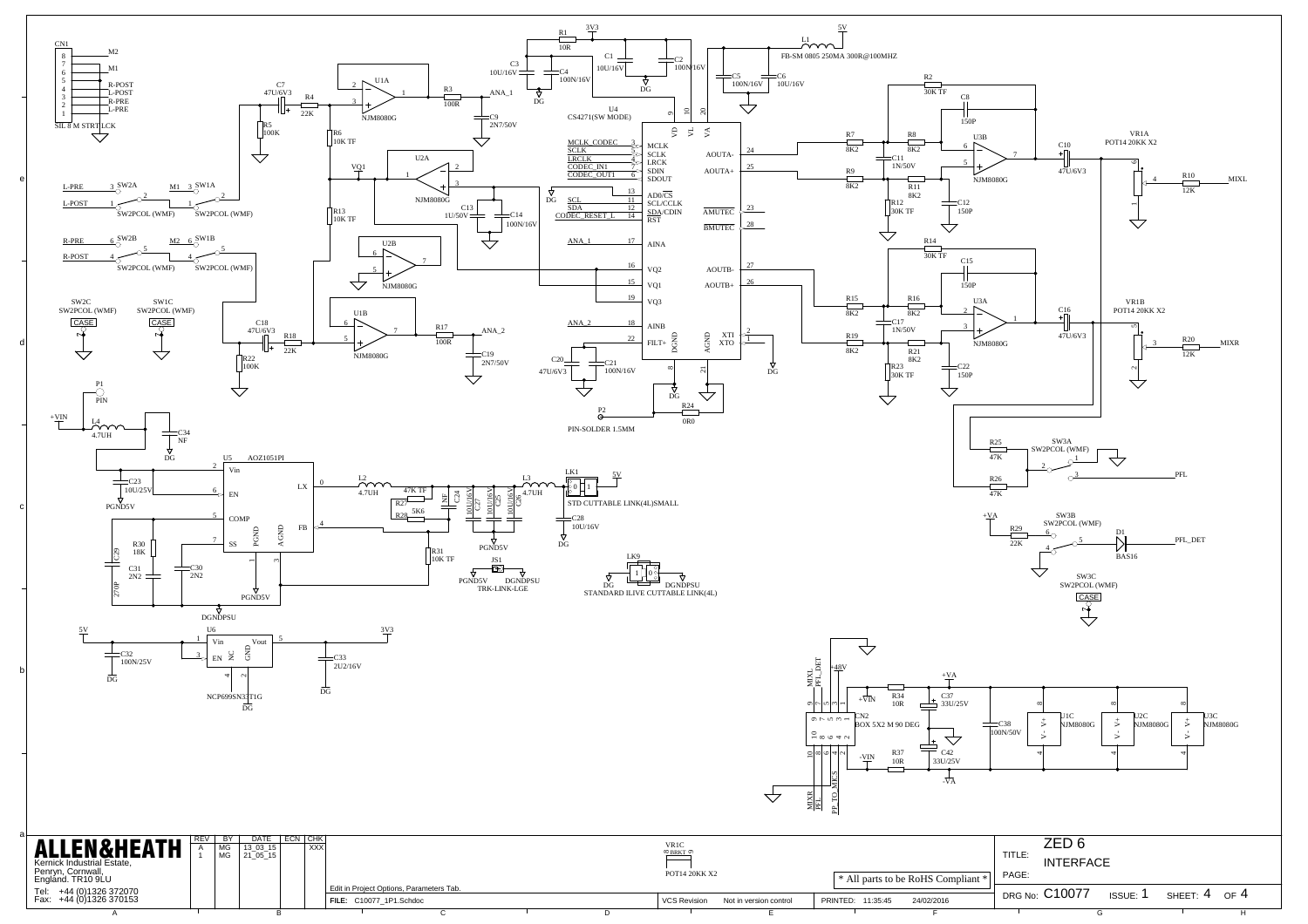| Description                                                                 | Designator       |
|-----------------------------------------------------------------------------|------------------|
| HOLE TOOLING 3.5 mm                                                         | ATE1             |
| HOLE TOOLING 3.5 mm                                                         | ATE <sub>2</sub> |
| CAPACITOR CERAMIC SMD0805 10UF X5R 16V 10% (AF8557)                         | C1               |
| CAPACITOR CERAMIC SMD0402 100N 16V (AF6674)                                 | C <sub>2</sub>   |
| CAPACITOR CERAMIC SMD0805 10UF X5R 16V 10% (AF8557)                         | C <sub>3</sub>   |
| CAPACITOR CERAMIC SMD0402 100N 16V (AF6674)                                 | C <sub>4</sub>   |
| CAPACITOR CERAMIC SMD0402 100N 16V (AF6674)                                 | C5               |
| CAPACITOR CERAMIC SMD0805 10UF X5R 16V 10% (AF8557)                         | C <sub>6</sub>   |
| CAPACITOR ELECTROLYTIC SMD 47uF 6.3V (AF5886)                               | C7               |
| CAPACITOR CERAMIC SMD0805 150P (AF3533)                                     | C8               |
| CAPACITOR COG SMD0805 2N7 50V (AF5820)                                      | C <sub>9</sub>   |
| CAPACITOR ELECTROLYTIC SMD 47uF 6.3V (AF5886)                               | C <sub>10</sub>  |
| CAPACITOR COG SMD0805 1N0 50V (CC0805JRNPO9BN102)(AF7750)                   | C11              |
| CAPACITOR CERAMIC SMD0805 150P (AF3533)                                     | C12              |
| CAPACITOR CERAMIC SMD1210 1U 50V (AF5885)                                   | C13              |
| CAPACITOR CERAMIC SMD0402 100N 16V (AF6674)                                 | C14              |
| CAPACITOR CERAMIC SMD0805 150P (AF3533)                                     | C <sub>15</sub>  |
| CAPACITOR ELECTROLYTIC SMD 47uF 6.3V (AF5886)                               | C16              |
| CAPACITOR COG SMD0805 1N0 50V (CC0805JRNPO9BN102)(AF7750)                   | C <sub>17</sub>  |
| CAPACITOR ELECTROLYTIC SMD 47uF 6.3V (AF5886)                               | C18              |
| CAPACITOR COG SMD0805 2N7 50V (AF5820)                                      | C19              |
| CAPACITOR CERAMIC SMD0805 47UF X5R 6V3 20%                                  | C <sub>20</sub>  |
| CAPACITOR CERAMIC SMD0402 100N 16V (AF6674)                                 | C21              |
| CAPACITOR CERAMIC SMD0805 150P (AF3533)                                     | C <sub>22</sub>  |
| CAPACITOR CERAMIC SMD1206 10UF X5R 25V 10% (AF8942)                         | C <sub>23</sub>  |
| CAPACITOR CERAMIC SMD0805 NOT FITTED                                        | C <sub>24</sub>  |
| CAPACITOR CERAMIC SMD0805 10UF X5R 16V 10% (AF8557)                         | C <sub>25</sub>  |
| CAPACITOR CERAMIC SMD0805 10UF X5R 16V 10% (AF8557)                         | C <sub>26</sub>  |
| CAPACITOR CERAMIC SMD0805 10UF X5R 16V 10% (AF8557)                         | C <sub>27</sub>  |
| CAPACITOR CERAMIC SMD0805 10UF X5R 16V 10% (AF8557)                         | C <sub>28</sub>  |
| CAPACITOR CERAMIC SMD0805 270P 50V (AF9056)                                 | C <sub>29</sub>  |
| CAPACITOR CERAMIC SMD0805 2N2 (AF3548)                                      | C30              |
| CAPACITOR CERAMIC SMD0805 2N2 (AF3548)                                      | C31              |
| CAPACITOR CERAMIC SMD0603 100N 25V X7R (AF5733)                             | C <sub>32</sub>  |
| CAPACITOR CERAMIC SMD0805 2.2UF X7R 16V 10% (KERMIT-C0805C225K4RAC)(AF9329) | C33              |
| CAPACITOR CERAMIC SMD1210 NOT FITTED                                        | C34              |
| CAPACITOR ELECTROLYTIC SMD 33uF 25V (AF3979)                                | C <sub>37</sub>  |
| CAPACITOR CERAMIC SMD0805 100N 50V (AF2851)                                 | C38              |
| CAPACITOR ELECTROLYTIC SMD 33uF 25V (AF3979)                                | C42              |
| CAPACITOR COG SMD0805 1N0 50V (CC0805JRNPO9BN102)(AF7750)                   | C43              |
| CAPACITOR CERAMIC SMD0402 100N 16V (AF6674)                                 | C44              |
| CAPACITOR CERAMIC SMD0402 100N 16V (AF6674)                                 | C45              |
| CAPACITOR CERAMIC SMD0402 100N 16V (AF6674)                                 | C46              |
| CAPACITOR CERAMIC SMD0402 100N 16V (AF6674)                                 | C47              |
| CAPACITOR CERAMIC SMD0805 33P (AF4887)                                      | C48              |
| CAPACITOR CERAMIC SMD0805 33P (AF4887)                                      | C49              |
| CAPACITOR CERAMIC SMD0402 NOT FITTED                                        | C50              |
| CAPACITOR CERAMIC SMD0402 NOT FITTED                                        | C51              |
| CAPACITOR CERAMIC SMD0402 100N 16V (AF6674)                                 | C52              |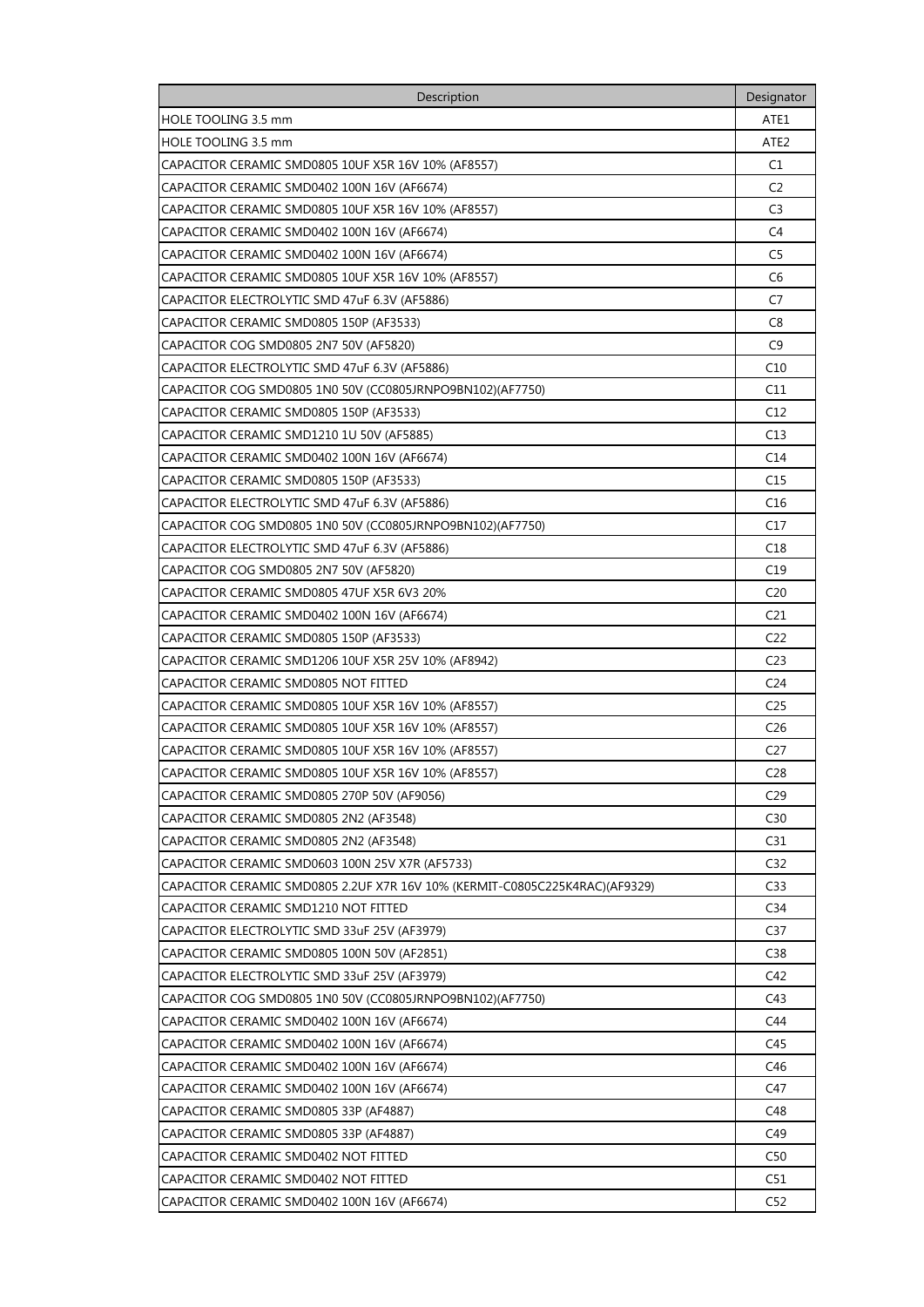| CAPACITOR CERAMIC SMD0805 10UF X5R 16V 10% (AF8557)<br>C54<br>CAPACITOR CERAMIC SMD0805 47UF X5R 6V3 20%<br>C55<br>CAPACITOR CERAMIC SMD0402 100N 16V (AF6674)<br>C56<br>CAPACITOR CERAMIC SMD0805 47UF X5R 6V3 20%<br>C57<br>CAPACITOR CERAMIC SMD0402 100N 16V (AF6674)<br>C58<br>C59<br>CAPACITOR CERAMIC SMD0402 100N 16V (AF6674)<br>CAPACITOR CERAMIC SMD0402 100N 16V (AF6674)<br>C60<br>C61<br>CAPACITOR CERAMIC SMD0805 10UF X7R 6.3V (AF8253)<br>C62<br>CAPACITOR CERAMIC SMD0805 10UF X7R 6.3V (AF8253)<br>C63<br>CAPACITOR CERAMIC SMD0805 10UF X7R 6.3V (AF8253)<br>C64<br>CAPACITOR CERAMIC SMD0805 10UF X7R 6.3V (AF8253)<br>SIL 8 M STRT LCK<br>CN1<br>Connector BOX, Molex Type 0.1" Pitch 5x2 pins Male 90 Deg (AL4334)<br>CN <sub>2</sub><br>USB_SKT TYPE B FEMALE AMPHENOL-GSB22121WCEY (AL8357)<br>CN <sub>3</sub><br>CN <sub>4</sub><br>BOX 2MM STRT MALE 20 WAY (AL8597)<br>D <sub>1</sub><br>DIODE SMD BAS16 SIGNAL (AE9211)<br><b>SMD FIDUCIAL</b><br>FID1<br><b>SMD FIDUCIAL</b><br>FID <sub>2</sub><br><b>SMD FIDUCIAL</b><br>FIDB1<br><b>SMD FIDUCIAL</b><br>FIDB <sub>2</sub><br>FERRITE BEAD SMD0805 250mA 300R @ 100MHz TYCO (AM6909)<br>L1<br>L <sub>2</sub><br>INDUCTOR SMD 4.7UH 1A<br>INDUCTOR SMD 4.7UH 1A<br>L <sub>3</sub><br>INDUCTOR SMD 4.7UH 1A<br>L4<br>INDUCTOR SMD 2A 120R@100MHz MURATA BLM18PG121SN1D (AM7664)<br>L5<br>INDUCTOR SMD 4.7UH 350mA (AM3578)<br>L <sub>6</sub><br>L7<br>LED T1 3mm GREEN (AE0085)<br>LD1<br>PCB1<br>=PRJ_Title +_+ PRJ_PCB_Title<br>RESISTOR CARBON SMD0805 10R 5% (AC3027)<br>R1<br>RES SMD TF 30K 0.5% 0805 MET (H1Y85LR) (AC6022)<br>R2<br>RESISTOR METAL FILM SMD0805 100R 1% (AC3054)<br>R3<br>RESISTOR METAL FILM SMD0805 22K 1% (AC2842)<br>R4<br>RESISTOR SMD0603 100K 1% (AC8876)<br>R5<br>R6<br>RES SMD TF 10K 0.5% 0805 MET (H1Y84XR) (AC6018)<br>RESISTOR METAL SMD0805 8K2 1% (AC5017)<br>R7<br>RESISTOR METAL SMD0805 8K2 1% (AC5017)<br>R8<br>RESISTOR METAL SMD0805 8K2 1% (AC5017)<br>R9<br>RESISTOR METAL SMD0805 12K 1% (AC5012)<br>R <sub>10</sub><br>RESISTOR METAL SMD0805 8K2 1% (AC5017)<br>R11<br>RES SMD TF 30K 0.5% 0805 MET (H1Y85LR) (AC6022)<br>R12<br>RES SMD TF 10K 0.5% 0805 MET (H1Y84XR) (AC6018)<br>R13<br>RES SMD TF 30K 0.5% 0805 MET (H1Y85LR) (AC6022)<br>R14<br>RESISTOR METAL SMD0805 8K2 1% (AC5017)<br>R15<br>R <sub>16</sub><br>RESISTOR METAL SMD0805 8K2 1% (AC5017)<br>RESISTOR METAL FILM SMD0805 100R 1% (AC3054)<br>R17<br>RESISTOR METAL FILM SMD0805 22K 1% (AC2842)<br>R18<br>R <sub>19</sub><br>RESISTOR METAL SMD0805 8K2 1% (AC5017) | CAPACITOR CERAMIC SMD0402 100N 16V (AF6674) | C53 |
|---------------------------------------------------------------------------------------------------------------------------------------------------------------------------------------------------------------------------------------------------------------------------------------------------------------------------------------------------------------------------------------------------------------------------------------------------------------------------------------------------------------------------------------------------------------------------------------------------------------------------------------------------------------------------------------------------------------------------------------------------------------------------------------------------------------------------------------------------------------------------------------------------------------------------------------------------------------------------------------------------------------------------------------------------------------------------------------------------------------------------------------------------------------------------------------------------------------------------------------------------------------------------------------------------------------------------------------------------------------------------------------------------------------------------------------------------------------------------------------------------------------------------------------------------------------------------------------------------------------------------------------------------------------------------------------------------------------------------------------------------------------------------------------------------------------------------------------------------------------------------------------------------------------------------------------------------------------------------------------------------------------------------------------------------------------------------------------------------------------------------------------------------------------------------------------------------------------------------------------------------------------------------------------------------------------------------------------------------------------------------------------------------------------------------------------------------------------------------------------------------------------------------------------------------------------------------|---------------------------------------------|-----|
|                                                                                                                                                                                                                                                                                                                                                                                                                                                                                                                                                                                                                                                                                                                                                                                                                                                                                                                                                                                                                                                                                                                                                                                                                                                                                                                                                                                                                                                                                                                                                                                                                                                                                                                                                                                                                                                                                                                                                                                                                                                                                                                                                                                                                                                                                                                                                                                                                                                                                                                                                                           |                                             |     |
|                                                                                                                                                                                                                                                                                                                                                                                                                                                                                                                                                                                                                                                                                                                                                                                                                                                                                                                                                                                                                                                                                                                                                                                                                                                                                                                                                                                                                                                                                                                                                                                                                                                                                                                                                                                                                                                                                                                                                                                                                                                                                                                                                                                                                                                                                                                                                                                                                                                                                                                                                                           |                                             |     |
|                                                                                                                                                                                                                                                                                                                                                                                                                                                                                                                                                                                                                                                                                                                                                                                                                                                                                                                                                                                                                                                                                                                                                                                                                                                                                                                                                                                                                                                                                                                                                                                                                                                                                                                                                                                                                                                                                                                                                                                                                                                                                                                                                                                                                                                                                                                                                                                                                                                                                                                                                                           |                                             |     |
|                                                                                                                                                                                                                                                                                                                                                                                                                                                                                                                                                                                                                                                                                                                                                                                                                                                                                                                                                                                                                                                                                                                                                                                                                                                                                                                                                                                                                                                                                                                                                                                                                                                                                                                                                                                                                                                                                                                                                                                                                                                                                                                                                                                                                                                                                                                                                                                                                                                                                                                                                                           |                                             |     |
|                                                                                                                                                                                                                                                                                                                                                                                                                                                                                                                                                                                                                                                                                                                                                                                                                                                                                                                                                                                                                                                                                                                                                                                                                                                                                                                                                                                                                                                                                                                                                                                                                                                                                                                                                                                                                                                                                                                                                                                                                                                                                                                                                                                                                                                                                                                                                                                                                                                                                                                                                                           |                                             |     |
|                                                                                                                                                                                                                                                                                                                                                                                                                                                                                                                                                                                                                                                                                                                                                                                                                                                                                                                                                                                                                                                                                                                                                                                                                                                                                                                                                                                                                                                                                                                                                                                                                                                                                                                                                                                                                                                                                                                                                                                                                                                                                                                                                                                                                                                                                                                                                                                                                                                                                                                                                                           |                                             |     |
|                                                                                                                                                                                                                                                                                                                                                                                                                                                                                                                                                                                                                                                                                                                                                                                                                                                                                                                                                                                                                                                                                                                                                                                                                                                                                                                                                                                                                                                                                                                                                                                                                                                                                                                                                                                                                                                                                                                                                                                                                                                                                                                                                                                                                                                                                                                                                                                                                                                                                                                                                                           |                                             |     |
|                                                                                                                                                                                                                                                                                                                                                                                                                                                                                                                                                                                                                                                                                                                                                                                                                                                                                                                                                                                                                                                                                                                                                                                                                                                                                                                                                                                                                                                                                                                                                                                                                                                                                                                                                                                                                                                                                                                                                                                                                                                                                                                                                                                                                                                                                                                                                                                                                                                                                                                                                                           |                                             |     |
|                                                                                                                                                                                                                                                                                                                                                                                                                                                                                                                                                                                                                                                                                                                                                                                                                                                                                                                                                                                                                                                                                                                                                                                                                                                                                                                                                                                                                                                                                                                                                                                                                                                                                                                                                                                                                                                                                                                                                                                                                                                                                                                                                                                                                                                                                                                                                                                                                                                                                                                                                                           |                                             |     |
|                                                                                                                                                                                                                                                                                                                                                                                                                                                                                                                                                                                                                                                                                                                                                                                                                                                                                                                                                                                                                                                                                                                                                                                                                                                                                                                                                                                                                                                                                                                                                                                                                                                                                                                                                                                                                                                                                                                                                                                                                                                                                                                                                                                                                                                                                                                                                                                                                                                                                                                                                                           |                                             |     |
|                                                                                                                                                                                                                                                                                                                                                                                                                                                                                                                                                                                                                                                                                                                                                                                                                                                                                                                                                                                                                                                                                                                                                                                                                                                                                                                                                                                                                                                                                                                                                                                                                                                                                                                                                                                                                                                                                                                                                                                                                                                                                                                                                                                                                                                                                                                                                                                                                                                                                                                                                                           |                                             |     |
|                                                                                                                                                                                                                                                                                                                                                                                                                                                                                                                                                                                                                                                                                                                                                                                                                                                                                                                                                                                                                                                                                                                                                                                                                                                                                                                                                                                                                                                                                                                                                                                                                                                                                                                                                                                                                                                                                                                                                                                                                                                                                                                                                                                                                                                                                                                                                                                                                                                                                                                                                                           |                                             |     |
|                                                                                                                                                                                                                                                                                                                                                                                                                                                                                                                                                                                                                                                                                                                                                                                                                                                                                                                                                                                                                                                                                                                                                                                                                                                                                                                                                                                                                                                                                                                                                                                                                                                                                                                                                                                                                                                                                                                                                                                                                                                                                                                                                                                                                                                                                                                                                                                                                                                                                                                                                                           |                                             |     |
|                                                                                                                                                                                                                                                                                                                                                                                                                                                                                                                                                                                                                                                                                                                                                                                                                                                                                                                                                                                                                                                                                                                                                                                                                                                                                                                                                                                                                                                                                                                                                                                                                                                                                                                                                                                                                                                                                                                                                                                                                                                                                                                                                                                                                                                                                                                                                                                                                                                                                                                                                                           |                                             |     |
|                                                                                                                                                                                                                                                                                                                                                                                                                                                                                                                                                                                                                                                                                                                                                                                                                                                                                                                                                                                                                                                                                                                                                                                                                                                                                                                                                                                                                                                                                                                                                                                                                                                                                                                                                                                                                                                                                                                                                                                                                                                                                                                                                                                                                                                                                                                                                                                                                                                                                                                                                                           |                                             |     |
|                                                                                                                                                                                                                                                                                                                                                                                                                                                                                                                                                                                                                                                                                                                                                                                                                                                                                                                                                                                                                                                                                                                                                                                                                                                                                                                                                                                                                                                                                                                                                                                                                                                                                                                                                                                                                                                                                                                                                                                                                                                                                                                                                                                                                                                                                                                                                                                                                                                                                                                                                                           |                                             |     |
|                                                                                                                                                                                                                                                                                                                                                                                                                                                                                                                                                                                                                                                                                                                                                                                                                                                                                                                                                                                                                                                                                                                                                                                                                                                                                                                                                                                                                                                                                                                                                                                                                                                                                                                                                                                                                                                                                                                                                                                                                                                                                                                                                                                                                                                                                                                                                                                                                                                                                                                                                                           |                                             |     |
|                                                                                                                                                                                                                                                                                                                                                                                                                                                                                                                                                                                                                                                                                                                                                                                                                                                                                                                                                                                                                                                                                                                                                                                                                                                                                                                                                                                                                                                                                                                                                                                                                                                                                                                                                                                                                                                                                                                                                                                                                                                                                                                                                                                                                                                                                                                                                                                                                                                                                                                                                                           |                                             |     |
|                                                                                                                                                                                                                                                                                                                                                                                                                                                                                                                                                                                                                                                                                                                                                                                                                                                                                                                                                                                                                                                                                                                                                                                                                                                                                                                                                                                                                                                                                                                                                                                                                                                                                                                                                                                                                                                                                                                                                                                                                                                                                                                                                                                                                                                                                                                                                                                                                                                                                                                                                                           |                                             |     |
|                                                                                                                                                                                                                                                                                                                                                                                                                                                                                                                                                                                                                                                                                                                                                                                                                                                                                                                                                                                                                                                                                                                                                                                                                                                                                                                                                                                                                                                                                                                                                                                                                                                                                                                                                                                                                                                                                                                                                                                                                                                                                                                                                                                                                                                                                                                                                                                                                                                                                                                                                                           |                                             |     |
|                                                                                                                                                                                                                                                                                                                                                                                                                                                                                                                                                                                                                                                                                                                                                                                                                                                                                                                                                                                                                                                                                                                                                                                                                                                                                                                                                                                                                                                                                                                                                                                                                                                                                                                                                                                                                                                                                                                                                                                                                                                                                                                                                                                                                                                                                                                                                                                                                                                                                                                                                                           |                                             |     |
|                                                                                                                                                                                                                                                                                                                                                                                                                                                                                                                                                                                                                                                                                                                                                                                                                                                                                                                                                                                                                                                                                                                                                                                                                                                                                                                                                                                                                                                                                                                                                                                                                                                                                                                                                                                                                                                                                                                                                                                                                                                                                                                                                                                                                                                                                                                                                                                                                                                                                                                                                                           |                                             |     |
|                                                                                                                                                                                                                                                                                                                                                                                                                                                                                                                                                                                                                                                                                                                                                                                                                                                                                                                                                                                                                                                                                                                                                                                                                                                                                                                                                                                                                                                                                                                                                                                                                                                                                                                                                                                                                                                                                                                                                                                                                                                                                                                                                                                                                                                                                                                                                                                                                                                                                                                                                                           |                                             |     |
|                                                                                                                                                                                                                                                                                                                                                                                                                                                                                                                                                                                                                                                                                                                                                                                                                                                                                                                                                                                                                                                                                                                                                                                                                                                                                                                                                                                                                                                                                                                                                                                                                                                                                                                                                                                                                                                                                                                                                                                                                                                                                                                                                                                                                                                                                                                                                                                                                                                                                                                                                                           |                                             |     |
|                                                                                                                                                                                                                                                                                                                                                                                                                                                                                                                                                                                                                                                                                                                                                                                                                                                                                                                                                                                                                                                                                                                                                                                                                                                                                                                                                                                                                                                                                                                                                                                                                                                                                                                                                                                                                                                                                                                                                                                                                                                                                                                                                                                                                                                                                                                                                                                                                                                                                                                                                                           |                                             |     |
|                                                                                                                                                                                                                                                                                                                                                                                                                                                                                                                                                                                                                                                                                                                                                                                                                                                                                                                                                                                                                                                                                                                                                                                                                                                                                                                                                                                                                                                                                                                                                                                                                                                                                                                                                                                                                                                                                                                                                                                                                                                                                                                                                                                                                                                                                                                                                                                                                                                                                                                                                                           |                                             |     |
|                                                                                                                                                                                                                                                                                                                                                                                                                                                                                                                                                                                                                                                                                                                                                                                                                                                                                                                                                                                                                                                                                                                                                                                                                                                                                                                                                                                                                                                                                                                                                                                                                                                                                                                                                                                                                                                                                                                                                                                                                                                                                                                                                                                                                                                                                                                                                                                                                                                                                                                                                                           | INDUCTOR SMD 4.7UH 350mA (AM3578)           |     |
|                                                                                                                                                                                                                                                                                                                                                                                                                                                                                                                                                                                                                                                                                                                                                                                                                                                                                                                                                                                                                                                                                                                                                                                                                                                                                                                                                                                                                                                                                                                                                                                                                                                                                                                                                                                                                                                                                                                                                                                                                                                                                                                                                                                                                                                                                                                                                                                                                                                                                                                                                                           |                                             |     |
|                                                                                                                                                                                                                                                                                                                                                                                                                                                                                                                                                                                                                                                                                                                                                                                                                                                                                                                                                                                                                                                                                                                                                                                                                                                                                                                                                                                                                                                                                                                                                                                                                                                                                                                                                                                                                                                                                                                                                                                                                                                                                                                                                                                                                                                                                                                                                                                                                                                                                                                                                                           |                                             |     |
|                                                                                                                                                                                                                                                                                                                                                                                                                                                                                                                                                                                                                                                                                                                                                                                                                                                                                                                                                                                                                                                                                                                                                                                                                                                                                                                                                                                                                                                                                                                                                                                                                                                                                                                                                                                                                                                                                                                                                                                                                                                                                                                                                                                                                                                                                                                                                                                                                                                                                                                                                                           |                                             |     |
|                                                                                                                                                                                                                                                                                                                                                                                                                                                                                                                                                                                                                                                                                                                                                                                                                                                                                                                                                                                                                                                                                                                                                                                                                                                                                                                                                                                                                                                                                                                                                                                                                                                                                                                                                                                                                                                                                                                                                                                                                                                                                                                                                                                                                                                                                                                                                                                                                                                                                                                                                                           |                                             |     |
|                                                                                                                                                                                                                                                                                                                                                                                                                                                                                                                                                                                                                                                                                                                                                                                                                                                                                                                                                                                                                                                                                                                                                                                                                                                                                                                                                                                                                                                                                                                                                                                                                                                                                                                                                                                                                                                                                                                                                                                                                                                                                                                                                                                                                                                                                                                                                                                                                                                                                                                                                                           |                                             |     |
|                                                                                                                                                                                                                                                                                                                                                                                                                                                                                                                                                                                                                                                                                                                                                                                                                                                                                                                                                                                                                                                                                                                                                                                                                                                                                                                                                                                                                                                                                                                                                                                                                                                                                                                                                                                                                                                                                                                                                                                                                                                                                                                                                                                                                                                                                                                                                                                                                                                                                                                                                                           |                                             |     |
|                                                                                                                                                                                                                                                                                                                                                                                                                                                                                                                                                                                                                                                                                                                                                                                                                                                                                                                                                                                                                                                                                                                                                                                                                                                                                                                                                                                                                                                                                                                                                                                                                                                                                                                                                                                                                                                                                                                                                                                                                                                                                                                                                                                                                                                                                                                                                                                                                                                                                                                                                                           |                                             |     |
|                                                                                                                                                                                                                                                                                                                                                                                                                                                                                                                                                                                                                                                                                                                                                                                                                                                                                                                                                                                                                                                                                                                                                                                                                                                                                                                                                                                                                                                                                                                                                                                                                                                                                                                                                                                                                                                                                                                                                                                                                                                                                                                                                                                                                                                                                                                                                                                                                                                                                                                                                                           |                                             |     |
|                                                                                                                                                                                                                                                                                                                                                                                                                                                                                                                                                                                                                                                                                                                                                                                                                                                                                                                                                                                                                                                                                                                                                                                                                                                                                                                                                                                                                                                                                                                                                                                                                                                                                                                                                                                                                                                                                                                                                                                                                                                                                                                                                                                                                                                                                                                                                                                                                                                                                                                                                                           |                                             |     |
|                                                                                                                                                                                                                                                                                                                                                                                                                                                                                                                                                                                                                                                                                                                                                                                                                                                                                                                                                                                                                                                                                                                                                                                                                                                                                                                                                                                                                                                                                                                                                                                                                                                                                                                                                                                                                                                                                                                                                                                                                                                                                                                                                                                                                                                                                                                                                                                                                                                                                                                                                                           |                                             |     |
|                                                                                                                                                                                                                                                                                                                                                                                                                                                                                                                                                                                                                                                                                                                                                                                                                                                                                                                                                                                                                                                                                                                                                                                                                                                                                                                                                                                                                                                                                                                                                                                                                                                                                                                                                                                                                                                                                                                                                                                                                                                                                                                                                                                                                                                                                                                                                                                                                                                                                                                                                                           |                                             |     |
|                                                                                                                                                                                                                                                                                                                                                                                                                                                                                                                                                                                                                                                                                                                                                                                                                                                                                                                                                                                                                                                                                                                                                                                                                                                                                                                                                                                                                                                                                                                                                                                                                                                                                                                                                                                                                                                                                                                                                                                                                                                                                                                                                                                                                                                                                                                                                                                                                                                                                                                                                                           |                                             |     |
|                                                                                                                                                                                                                                                                                                                                                                                                                                                                                                                                                                                                                                                                                                                                                                                                                                                                                                                                                                                                                                                                                                                                                                                                                                                                                                                                                                                                                                                                                                                                                                                                                                                                                                                                                                                                                                                                                                                                                                                                                                                                                                                                                                                                                                                                                                                                                                                                                                                                                                                                                                           |                                             |     |
|                                                                                                                                                                                                                                                                                                                                                                                                                                                                                                                                                                                                                                                                                                                                                                                                                                                                                                                                                                                                                                                                                                                                                                                                                                                                                                                                                                                                                                                                                                                                                                                                                                                                                                                                                                                                                                                                                                                                                                                                                                                                                                                                                                                                                                                                                                                                                                                                                                                                                                                                                                           |                                             |     |
|                                                                                                                                                                                                                                                                                                                                                                                                                                                                                                                                                                                                                                                                                                                                                                                                                                                                                                                                                                                                                                                                                                                                                                                                                                                                                                                                                                                                                                                                                                                                                                                                                                                                                                                                                                                                                                                                                                                                                                                                                                                                                                                                                                                                                                                                                                                                                                                                                                                                                                                                                                           |                                             |     |
|                                                                                                                                                                                                                                                                                                                                                                                                                                                                                                                                                                                                                                                                                                                                                                                                                                                                                                                                                                                                                                                                                                                                                                                                                                                                                                                                                                                                                                                                                                                                                                                                                                                                                                                                                                                                                                                                                                                                                                                                                                                                                                                                                                                                                                                                                                                                                                                                                                                                                                                                                                           |                                             |     |
|                                                                                                                                                                                                                                                                                                                                                                                                                                                                                                                                                                                                                                                                                                                                                                                                                                                                                                                                                                                                                                                                                                                                                                                                                                                                                                                                                                                                                                                                                                                                                                                                                                                                                                                                                                                                                                                                                                                                                                                                                                                                                                                                                                                                                                                                                                                                                                                                                                                                                                                                                                           |                                             |     |
|                                                                                                                                                                                                                                                                                                                                                                                                                                                                                                                                                                                                                                                                                                                                                                                                                                                                                                                                                                                                                                                                                                                                                                                                                                                                                                                                                                                                                                                                                                                                                                                                                                                                                                                                                                                                                                                                                                                                                                                                                                                                                                                                                                                                                                                                                                                                                                                                                                                                                                                                                                           |                                             |     |
|                                                                                                                                                                                                                                                                                                                                                                                                                                                                                                                                                                                                                                                                                                                                                                                                                                                                                                                                                                                                                                                                                                                                                                                                                                                                                                                                                                                                                                                                                                                                                                                                                                                                                                                                                                                                                                                                                                                                                                                                                                                                                                                                                                                                                                                                                                                                                                                                                                                                                                                                                                           |                                             |     |
|                                                                                                                                                                                                                                                                                                                                                                                                                                                                                                                                                                                                                                                                                                                                                                                                                                                                                                                                                                                                                                                                                                                                                                                                                                                                                                                                                                                                                                                                                                                                                                                                                                                                                                                                                                                                                                                                                                                                                                                                                                                                                                                                                                                                                                                                                                                                                                                                                                                                                                                                                                           |                                             |     |
|                                                                                                                                                                                                                                                                                                                                                                                                                                                                                                                                                                                                                                                                                                                                                                                                                                                                                                                                                                                                                                                                                                                                                                                                                                                                                                                                                                                                                                                                                                                                                                                                                                                                                                                                                                                                                                                                                                                                                                                                                                                                                                                                                                                                                                                                                                                                                                                                                                                                                                                                                                           |                                             |     |
| RESISTOR METAL SMD0805 12K 1% (AC5012)<br>R <sub>20</sub>                                                                                                                                                                                                                                                                                                                                                                                                                                                                                                                                                                                                                                                                                                                                                                                                                                                                                                                                                                                                                                                                                                                                                                                                                                                                                                                                                                                                                                                                                                                                                                                                                                                                                                                                                                                                                                                                                                                                                                                                                                                                                                                                                                                                                                                                                                                                                                                                                                                                                                                 |                                             |     |